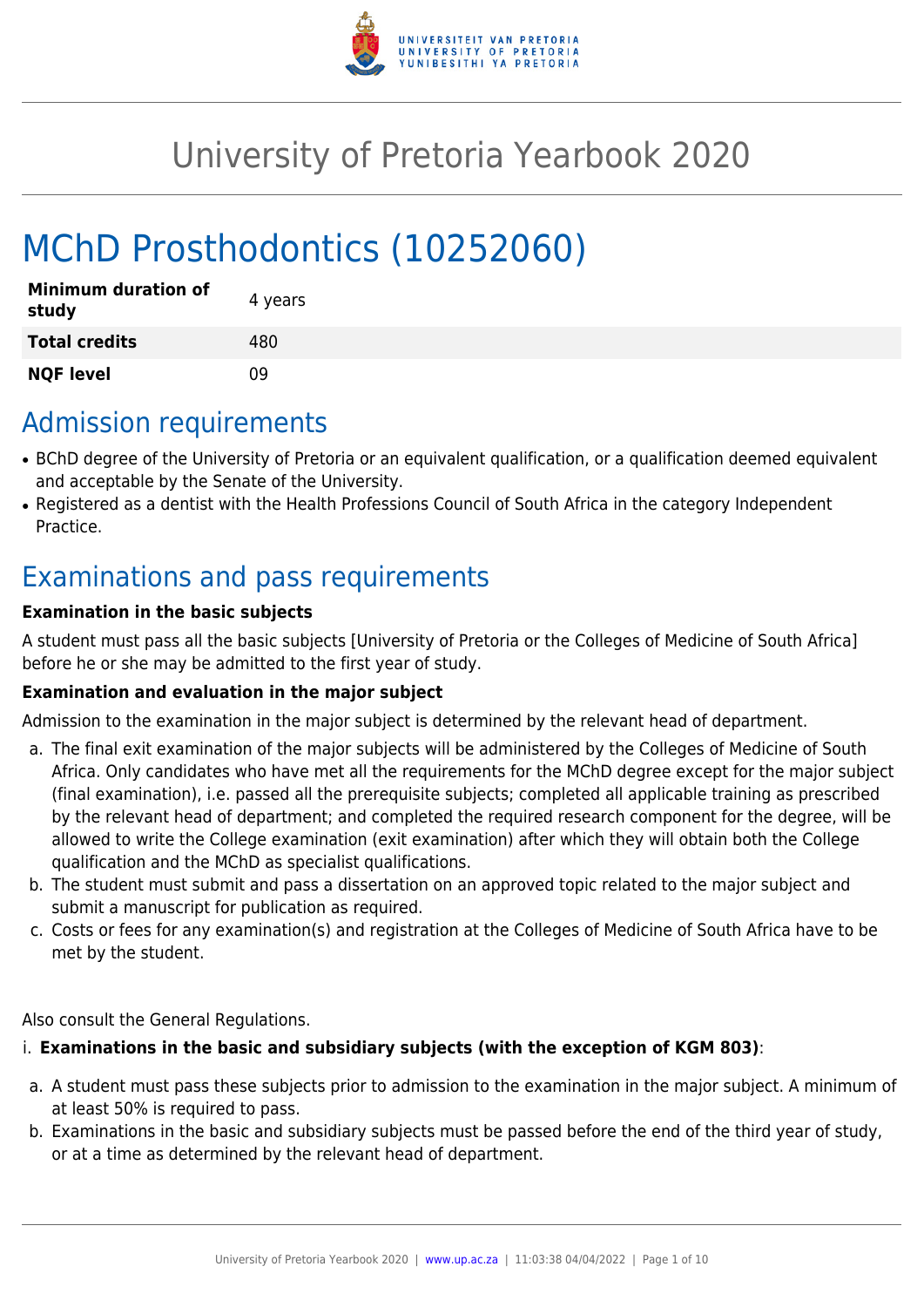

- ii. **Examinations in the major subject**: Admission to the examination in the major subject is determined by the relevant head of department.
- iii. If a student fails one or more of the basic subjects, subsidiary subjects or the major subject, the relevant head of department may recommend to the examination moderating meeting, that he or she be admitted to a supplementary examination. A student who has been admitted to a second examination in a basic subject must write the examination during the next examination period. Second examinations in the major subject may only take place after a minimum period of six months has elapsed since the examination in which the student failed.

#### **NB**:

- a. In view of the fact that a postgraduate student may repeat an examination in any subject only once, a student who fails a second examination will have to discontinue the programme. In this event, a student who has been holding a registrarship, will have to vacate the position as soon as possible after one calendar month's notice to the University of Pretoria and/or other recognised training institution, where applicable.
- b. If a student is admitted to a second examination in the major subject, the relevant head of department will determine whether he/she has to vacate the registrarship at the end of the training period, or immediately after the second examination.
- iv. **Subminimum**: In order to pass in the major subject a student must obtain a subminimum of 50% in all the sections of the examination, with a final mark of at least 50%.
- v. The stipulations of the General Regulations are applicable with regard to attendance courses.
- vi. In addition to the stipulations already mentioned, a dissertation on a topic related to the major subject must also be submitted. In order to pass in the final examination, a pass mark must also be obtained for the dissertation.

# Exemption

Exemption may be granted by the Dean, on the recommendation of the relevant head of department by virtue of comparable training and/or experience in terms of the requirements of School Regulations, with the proviso that exemption from the examination and evaluation in the major subject may not be granted.

**Please note**: The regulations of the Health Professions Council of South Africa, as published in the Government Gazette No. 4631 of 11 January 1991 – Notice No. R.40 (as amended), will be used as a criterion in determining the period of exemption.

# Pass with distinction

A student who obtains a final mark of at least 75% (with the first attempt) in the major subject qualifies to obtain the degree with distinction.

An MChD student, who has obtained at least 75% with the first attempt in both his major subject and the dissertation, will receive the degree with distinction.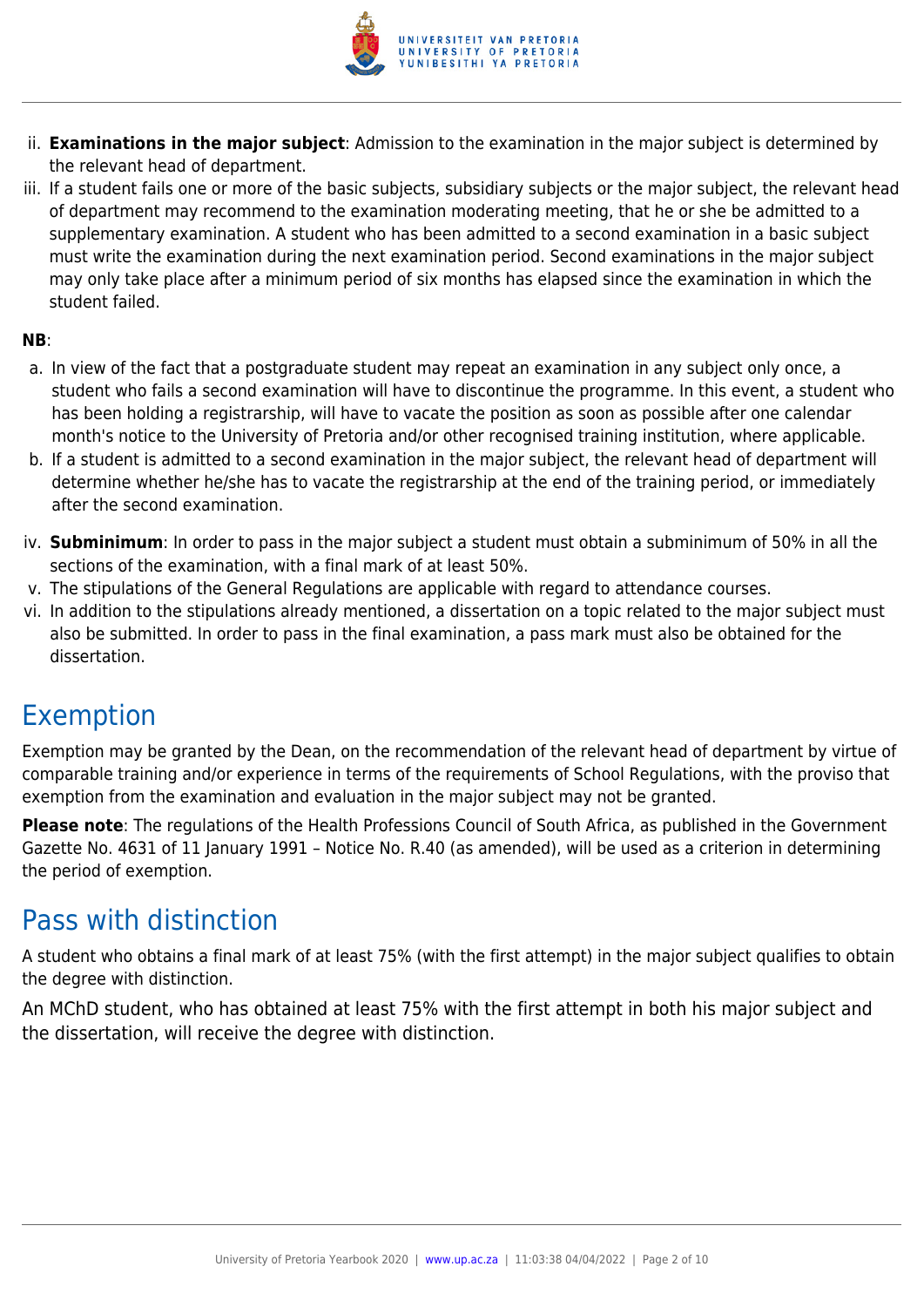

# Curriculum: Year 1

**Minimum credits: 300**

### **Core modules**

#### **Anatomy 874 (ANA 874)**

| <b>Module credits</b>         | 36.00                          |
|-------------------------------|--------------------------------|
| <b>Prerequisites</b>          | No prerequisites.              |
| Language of tuition           | Module is presented in English |
| <b>Department</b>             | Anatomy                        |
| <b>Period of presentation</b> | Year                           |

#### **Ethics and human rights 800 (EHR 800)**

| <b>Module credits</b>         | 0.00                           |
|-------------------------------|--------------------------------|
| <b>Prerequisites</b>          | No prerequisites.              |
| Language of tuition           | Module is presented in English |
| <b>Department</b>             | School of Dentistry            |
| <b>Period of presentation</b> | Year                           |

#### **Physiology 806 (FSG 806)**

| <b>Module credits</b>         | 36.00                          |
|-------------------------------|--------------------------------|
| <b>Prerequisites</b>          | No prerequisites.              |
| Language of tuition           | Module is presented in English |
| <b>Department</b>             | Physiology                     |
| <b>Period of presentation</b> | Year                           |

#### **Maxillo-facial and oral surgery 803 (KGM 803)**

| <b>Module credits</b>         | 24.00                                             |
|-------------------------------|---------------------------------------------------|
| <b>Prerequisites</b>          | No prerequisites.                                 |
| <b>Contact time</b>           | 1 discussion class per week, 1 practical per week |
| Language of tuition           | Module is presented in English                    |
| <b>Department</b>             | Maxillo Facial and Oral Surgery                   |
| <b>Period of presentation</b> | Year                                              |

#### **Oral biology 800 (MDB 800)**

| <b>Module credits</b> | 24.00             |
|-----------------------|-------------------|
| <b>Prerequisites</b>  | No prerequisites. |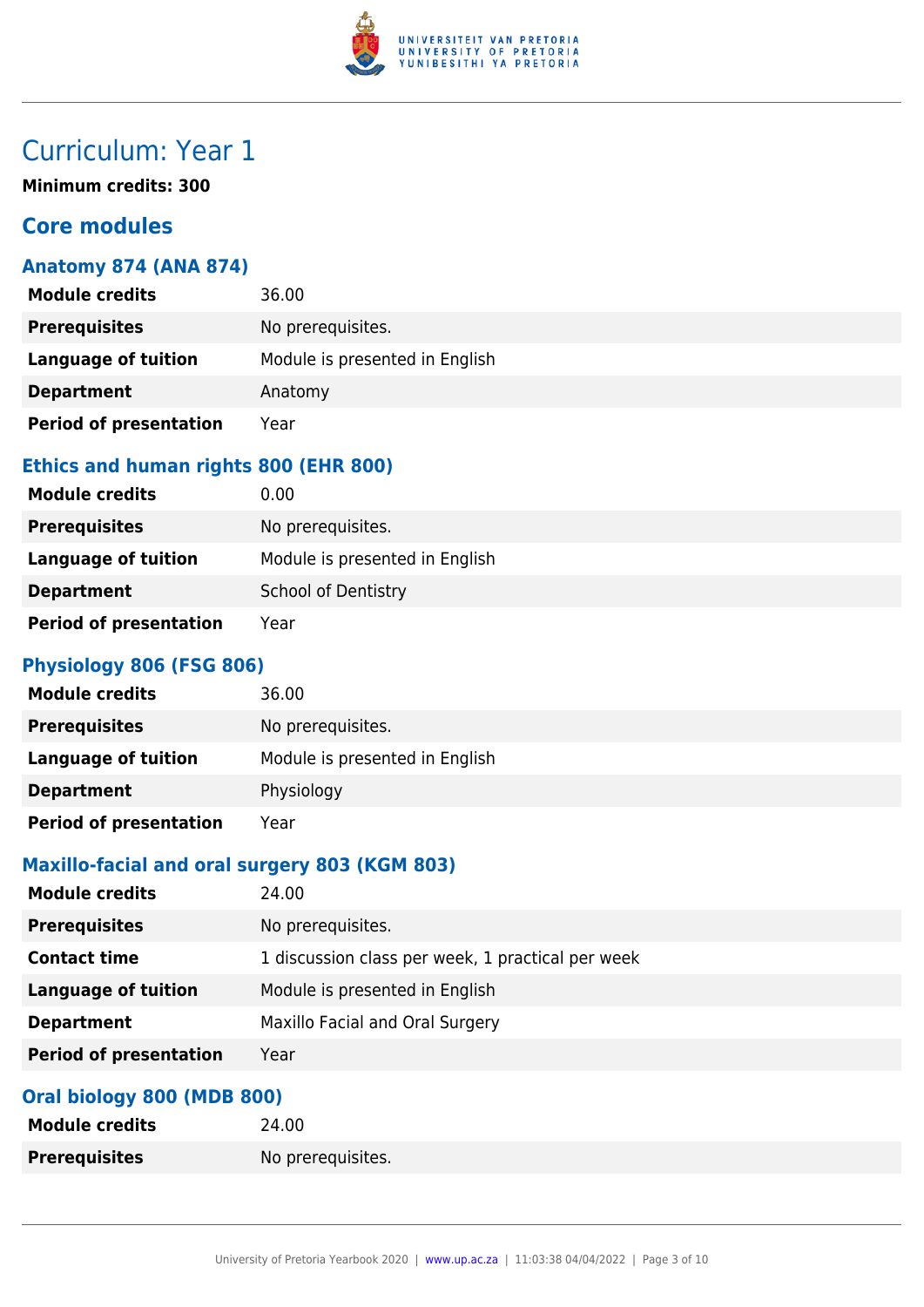

| Language of tuition           | Module is presented in English  |
|-------------------------------|---------------------------------|
| <b>Department</b>             | Oral Pathology and Oral Biology |
| <b>Period of presentation</b> | Year                            |

#### **Oral pathology 804 (MPG 804)**

| <b>Module credits</b>         | 24.00                           |
|-------------------------------|---------------------------------|
| <b>Prerequisites</b>          | No prerequisites.               |
| Language of tuition           | Module is presented in English  |
| <b>Department</b>             | Oral Pathology and Oral Biology |
| <b>Period of presentation</b> | Year                            |

#### **Orthodontics 800 (ORD 800)**

| <b>Module credits</b>         | 36.00                          |
|-------------------------------|--------------------------------|
| <b>Prerequisites</b>          | No prerequisites.              |
| <b>Contact time</b>           | 15 discussion classes          |
| Language of tuition           | Module is presented in English |
| <b>Department</b>             | Orthodontics                   |
| <b>Period of presentation</b> | Year                           |

#### **Periodontics and oral medicine 803 (PMG 803)**

| <b>Module credits</b>         | 24.00                          |
|-------------------------------|--------------------------------|
| <b>Prerequisites</b>          | No prerequisites.              |
| Language of tuition           | Module is presented in English |
| <b>Department</b>             | Periodontics and Oral Medicine |
| <b>Period of presentation</b> | Year                           |

#### **Prosthodontics 803 (PRD 803)**

| <b>Module credits</b>         | 24.00                                                                    |
|-------------------------------|--------------------------------------------------------------------------|
| <b>Prerequisites</b>          | No prerequisites.                                                        |
| <b>Contact time</b>           | 1 seminar per week, 2 discussion classes per week, 2 practicals per week |
| <b>Language of tuition</b>    | Module is presented in English                                           |
| <b>Department</b>             | <b>Prosthodontics</b>                                                    |
| <b>Period of presentation</b> | Year                                                                     |

#### **Dissertation: Prosthodontics 891 (PRD 891)**

| <b>Module credits</b>      | 180.00                         |
|----------------------------|--------------------------------|
| <b>Language of tuition</b> | Module is presented in English |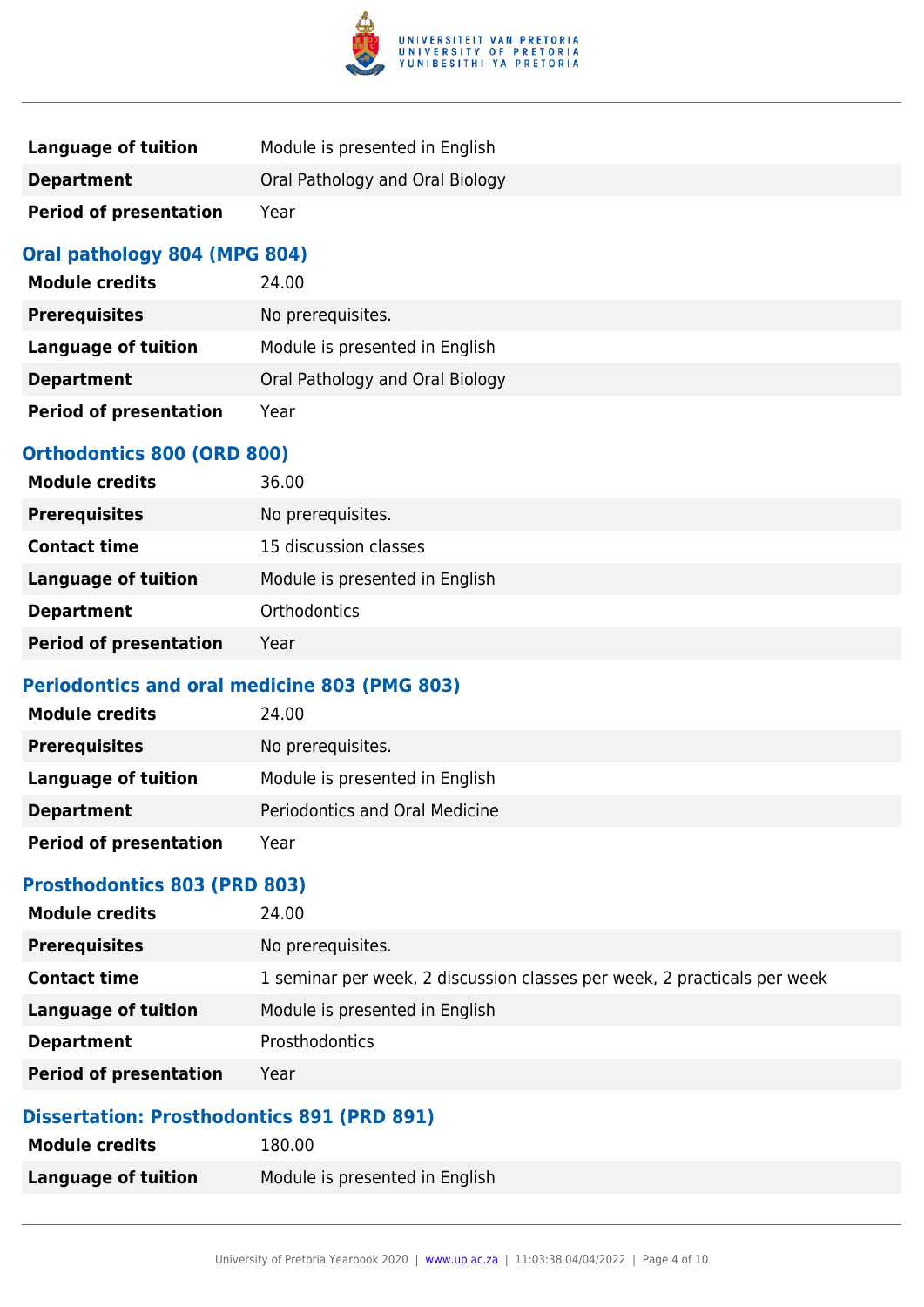

| <b>Department</b> | Prosthodontics |
|-------------------|----------------|
|                   |                |

**Period of presentation** Year

### **Radiography 870 (RAD 870)**

| <b>Module credits</b>         | 24.00                                                                 |
|-------------------------------|-----------------------------------------------------------------------|
| <b>Prerequisites</b>          | No prerequisites.                                                     |
| <b>Contact time</b>           | 1 discussion class per week, 1 practical per week, 1 seminar per week |
| Language of tuition           | Module is presented in English                                        |
| <b>Department</b>             | Oral Pathology and Oral Biology                                       |
| <b>Period of presentation</b> | Year                                                                  |

### **Applied research methodology 802 (TNM 802)**

| <b>Module credits</b>         | 0.00                                |
|-------------------------------|-------------------------------------|
| <b>Language of tuition</b>    | Module is presented in English      |
| <b>Department</b>             | <b>Health Sciences Deans Office</b> |
| <b>Period of presentation</b> | Year                                |
| <b>Module content</b>         |                                     |

\*Attendance module only.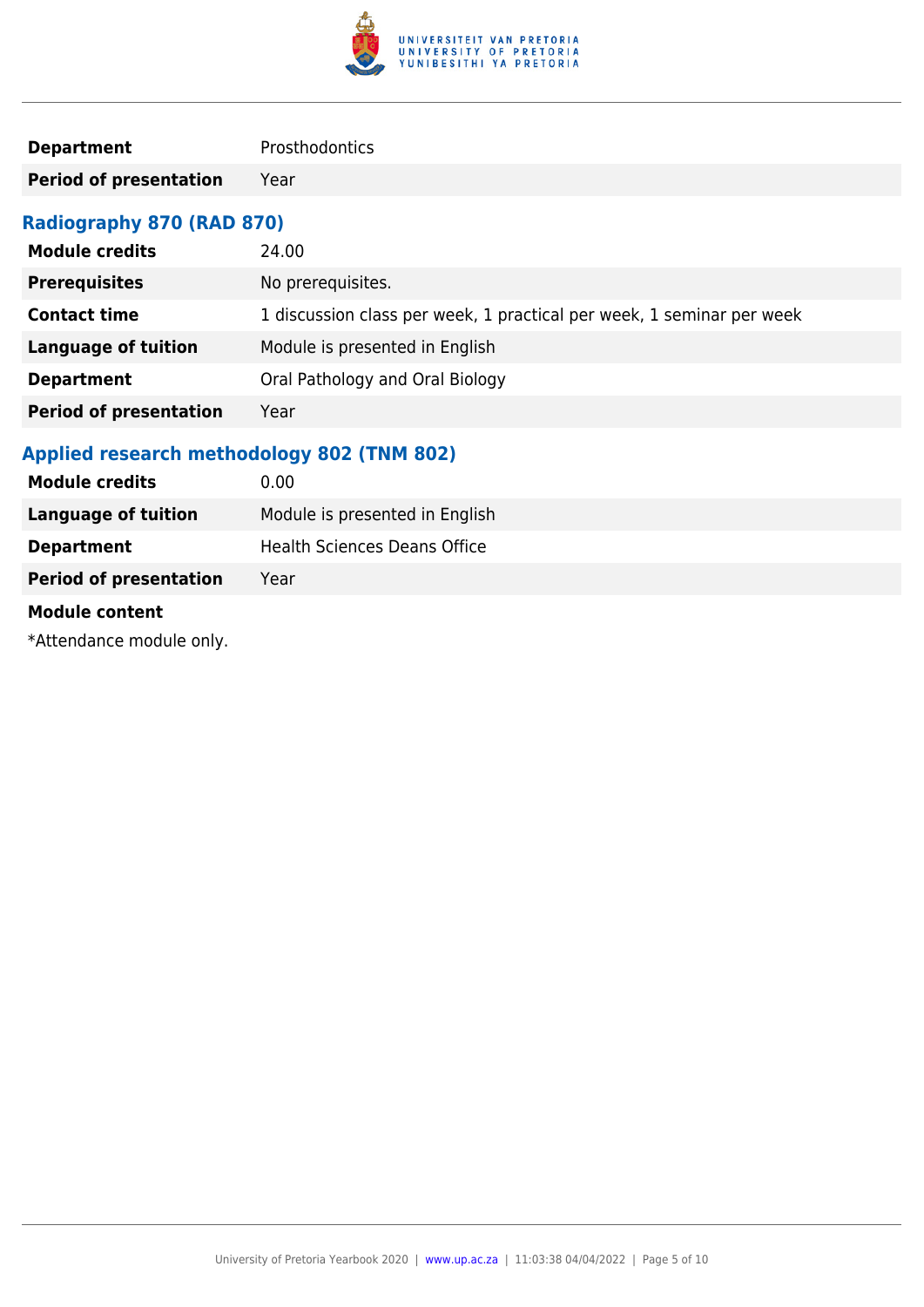

# Curriculum: Year 2

**Minimum credits: 300**

### **Core modules**

#### **Anatomy 874 (ANA 874)**

| <b>Module credits</b>         | 36.00                          |
|-------------------------------|--------------------------------|
| <b>Prerequisites</b>          | No prerequisites.              |
| Language of tuition           | Module is presented in English |
| <b>Department</b>             | Anatomy                        |
| <b>Period of presentation</b> | Year                           |

#### **Ethics and human rights 800 (EHR 800)**

| <b>Module credits</b>         | 0.00                           |
|-------------------------------|--------------------------------|
| <b>Prerequisites</b>          | No prerequisites.              |
| Language of tuition           | Module is presented in English |
| <b>Department</b>             | <b>School of Dentistry</b>     |
| <b>Period of presentation</b> | Year                           |

#### **Physiology 806 (FSG 806)**

| <b>Module credits</b>         | 36.00                          |
|-------------------------------|--------------------------------|
| <b>Prerequisites</b>          | No prerequisites.              |
| Language of tuition           | Module is presented in English |
| <b>Department</b>             | Physiology                     |
| <b>Period of presentation</b> | Year                           |

#### **Maxillo-facial and oral surgery 803 (KGM 803)**

| <b>Module credits</b>         | 24.00                                             |
|-------------------------------|---------------------------------------------------|
| <b>Prerequisites</b>          | No prerequisites.                                 |
| <b>Contact time</b>           | 1 discussion class per week, 1 practical per week |
| Language of tuition           | Module is presented in English                    |
| <b>Department</b>             | Maxillo Facial and Oral Surgery                   |
| <b>Period of presentation</b> | Year                                              |

#### **Oral biology 800 (MDB 800)**

| <b>Module credits</b> | 24.00             |
|-----------------------|-------------------|
| <b>Prerequisites</b>  | No prerequisites. |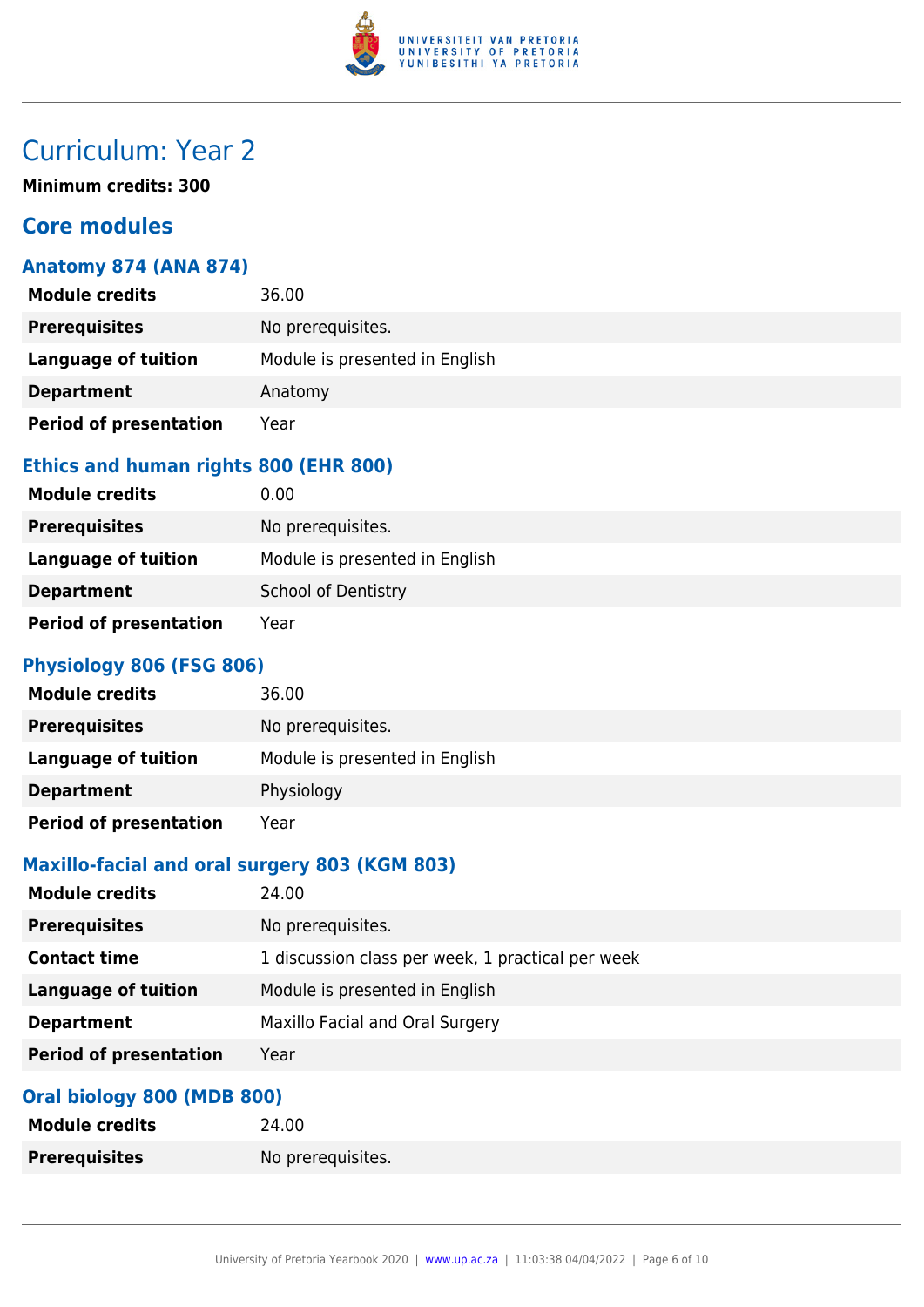

| Language of tuition           | Module is presented in English  |
|-------------------------------|---------------------------------|
| <b>Department</b>             | Oral Pathology and Oral Biology |
| <b>Period of presentation</b> | Year                            |

#### **Oral pathology 804 (MPG 804)**

| <b>Module credits</b>         | 24.00                           |
|-------------------------------|---------------------------------|
| <b>Prerequisites</b>          | No prerequisites.               |
| Language of tuition           | Module is presented in English  |
| <b>Department</b>             | Oral Pathology and Oral Biology |
| <b>Period of presentation</b> | Year                            |

#### **Orthodontics 800 (ORD 800)**

| <b>Module credits</b>         | 36.00                          |
|-------------------------------|--------------------------------|
| <b>Prerequisites</b>          | No prerequisites.              |
| <b>Contact time</b>           | 15 discussion classes          |
| <b>Language of tuition</b>    | Module is presented in English |
| <b>Department</b>             | <b>Orthodontics</b>            |
| <b>Period of presentation</b> | Year                           |

#### **Periodontics and oral medicine 803 (PMG 803)**

| <b>Module credits</b>         | 24.00                          |
|-------------------------------|--------------------------------|
| <b>Prerequisites</b>          | No prerequisites.              |
| Language of tuition           | Module is presented in English |
| <b>Department</b>             | Periodontics and Oral Medicine |
| <b>Period of presentation</b> | Year                           |

#### **Prosthodontics 803 (PRD 803)**

| <b>Module credits</b>         | 24.00                                                                    |
|-------------------------------|--------------------------------------------------------------------------|
| <b>Prerequisites</b>          | No prerequisites.                                                        |
| <b>Contact time</b>           | 1 seminar per week, 2 discussion classes per week, 2 practicals per week |
| <b>Language of tuition</b>    | Module is presented in English                                           |
| <b>Department</b>             | <b>Prosthodontics</b>                                                    |
| <b>Period of presentation</b> | Year                                                                     |

#### **Dissertation: Prosthodontics 891 (PRD 891)**

| <b>Module credits</b>      | 180.00                         |
|----------------------------|--------------------------------|
| <b>Language of tuition</b> | Module is presented in English |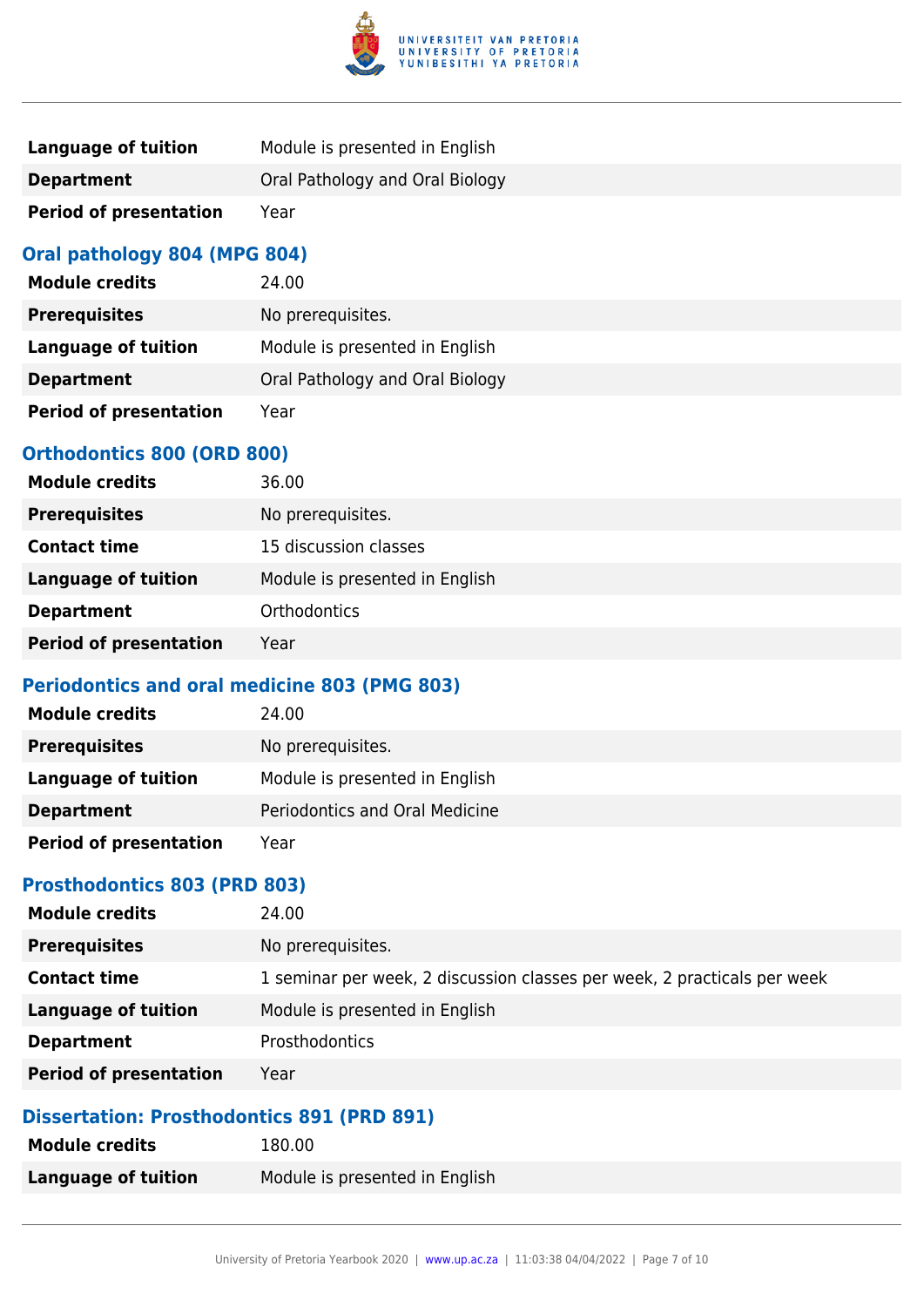

| <b>Department</b> | Prosthodontics |
|-------------------|----------------|
|                   |                |

**Period of presentation** Year

### **Radiography 870 (RAD 870)**

| <b>Module credits</b>         | 24.00                                                                 |
|-------------------------------|-----------------------------------------------------------------------|
| <b>Prerequisites</b>          | No prerequisites.                                                     |
| <b>Contact time</b>           | 1 discussion class per week, 1 practical per week, 1 seminar per week |
| Language of tuition           | Module is presented in English                                        |
| <b>Department</b>             | Oral Pathology and Oral Biology                                       |
| <b>Period of presentation</b> | Year                                                                  |

### **Applied research methodology 802 (TNM 802)**

| <b>Module credits</b>         | 0.00                                |
|-------------------------------|-------------------------------------|
| <b>Language of tuition</b>    | Module is presented in English      |
| <b>Department</b>             | <b>Health Sciences Deans Office</b> |
| <b>Period of presentation</b> | Year                                |
| <b>Module content</b>         |                                     |

\*Attendance module only.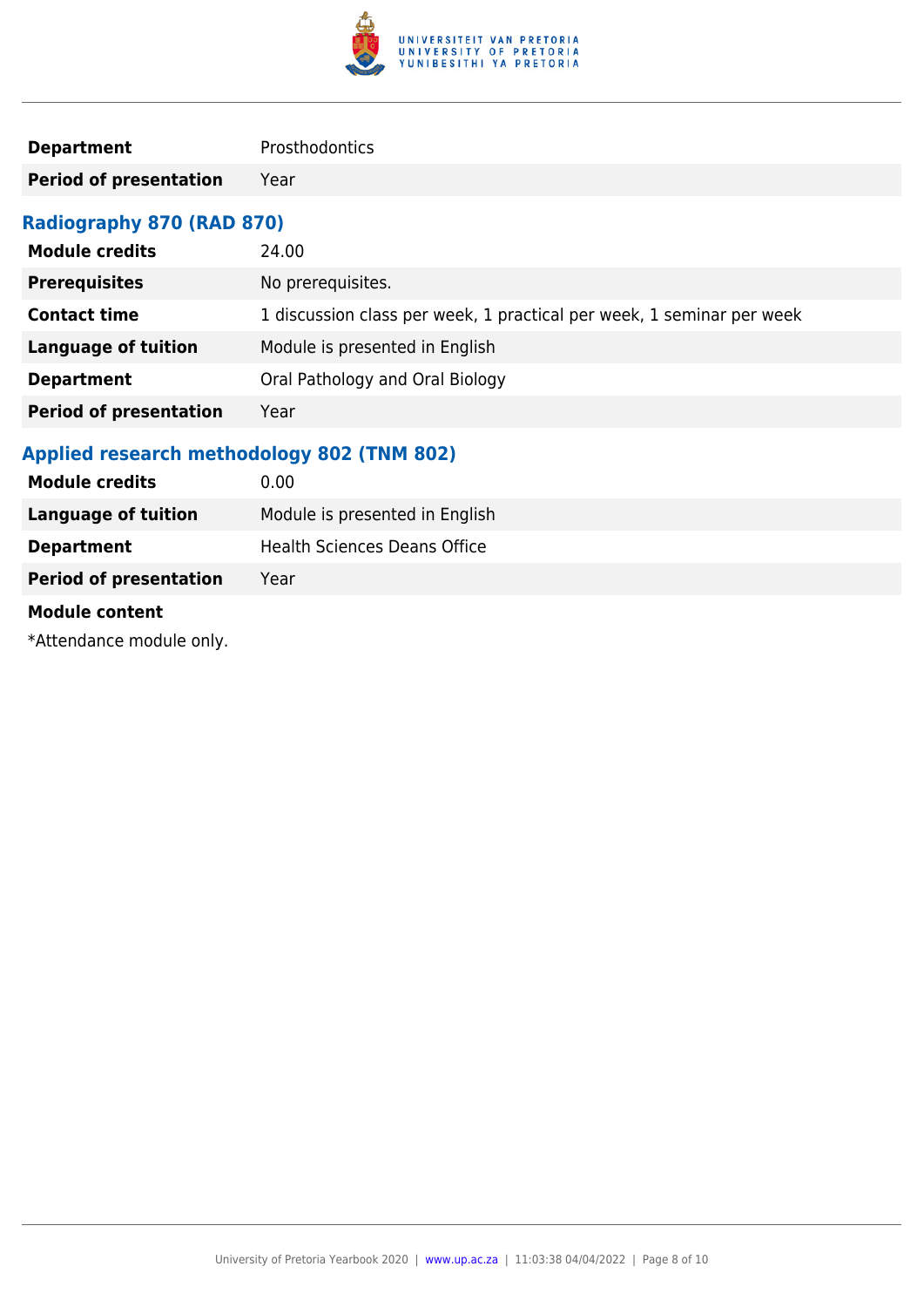

# Curriculum: Year 3

**Minimum credits: 252**

### **Core modules**

#### **Ethics and human rights 800 (EHR 800)**

| <b>Module credits</b>         | 0.00                           |
|-------------------------------|--------------------------------|
| <b>Prerequisites</b>          | No prerequisites.              |
| <b>Language of tuition</b>    | Module is presented in English |
| <b>Department</b>             | School of Dentistry            |
| <b>Period of presentation</b> | Year                           |

#### **Prosthodontics 803 (PRD 803)**

| <b>Module credits</b>         | 24.00                                                                    |
|-------------------------------|--------------------------------------------------------------------------|
| <b>Prerequisites</b>          | No prerequisites.                                                        |
| <b>Contact time</b>           | 1 seminar per week, 2 discussion classes per week, 2 practicals per week |
| Language of tuition           | Module is presented in English                                           |
| <b>Department</b>             | <b>Prosthodontics</b>                                                    |
| <b>Period of presentation</b> | Year                                                                     |

#### **Dissertation: Prosthodontics 891 (PRD 891)**

| <b>Module credits</b>         | 180.00                         |
|-------------------------------|--------------------------------|
| Language of tuition           | Module is presented in English |
| <b>Department</b>             | Prosthodontics                 |
| <b>Period of presentation</b> | Year                           |

#### **Applied research methodology 802 (TNM 802)**

| <b>Module credits</b>         | 0.00                           |
|-------------------------------|--------------------------------|
| <b>Language of tuition</b>    | Module is presented in English |
| <b>Department</b>             | Health Sciences Deans Office   |
| <b>Period of presentation</b> | Year                           |
| <b>Module content</b>         |                                |
|                               |                                |

\*Attendance module only.